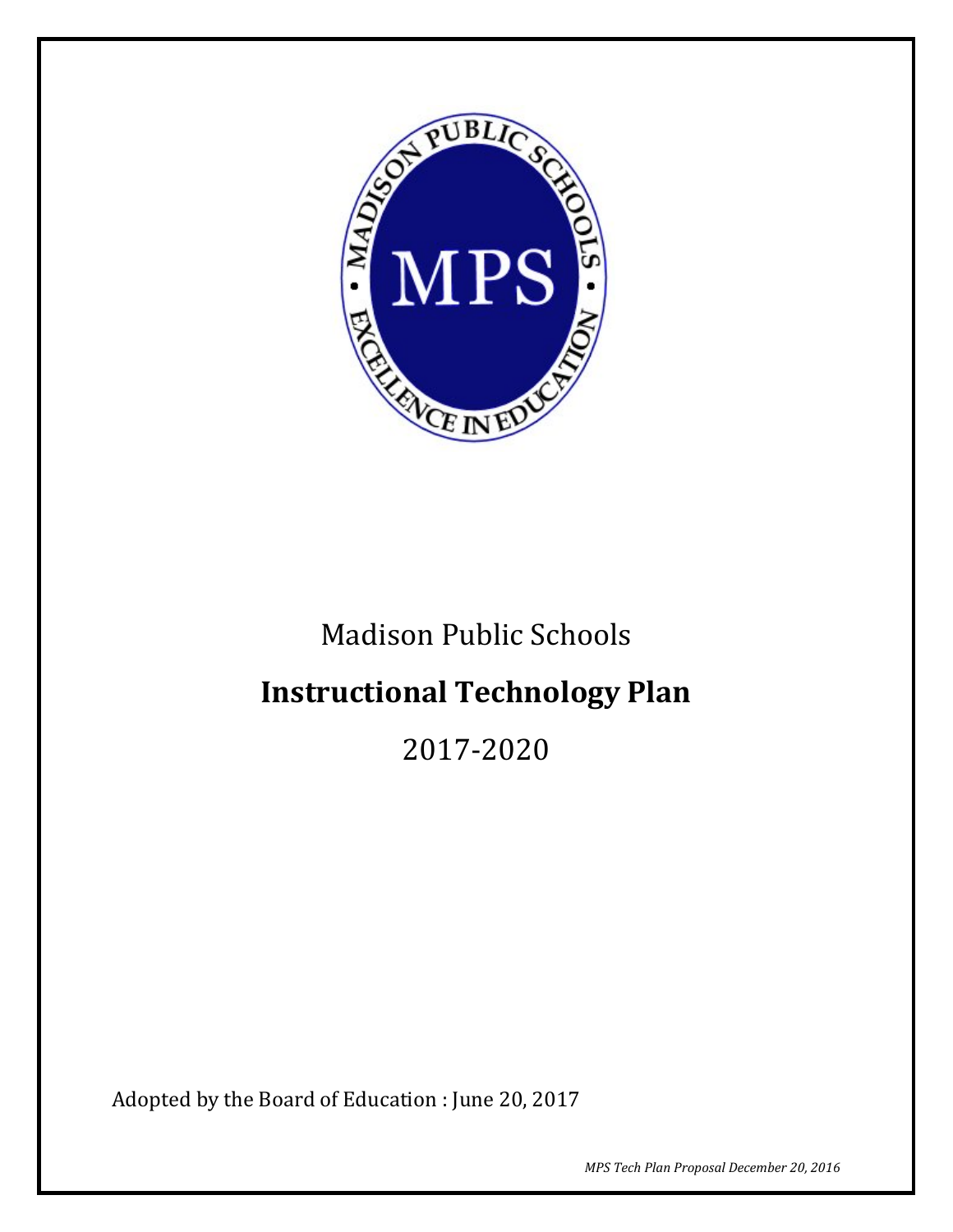# Thanks to the Membership of the

# **Madison Instructional Technology Team**

Aronson, Lisa Bishop, Amber Boland, Rita Dahling-Hench, Gail Docker, Trish Dunbar, Alicia Ginsburg, Michael Hart, Kathryn Kiefer, Michael Lopez, Leslie Mazzola, Thea Pflomm, Jennifer Phelps, Julie Russo, David Salutari, Anthony Sickle. Arthur Seales, Lisa Sperling, Leslie Tommaso, Dave Warner, Lauren Winkley, Travis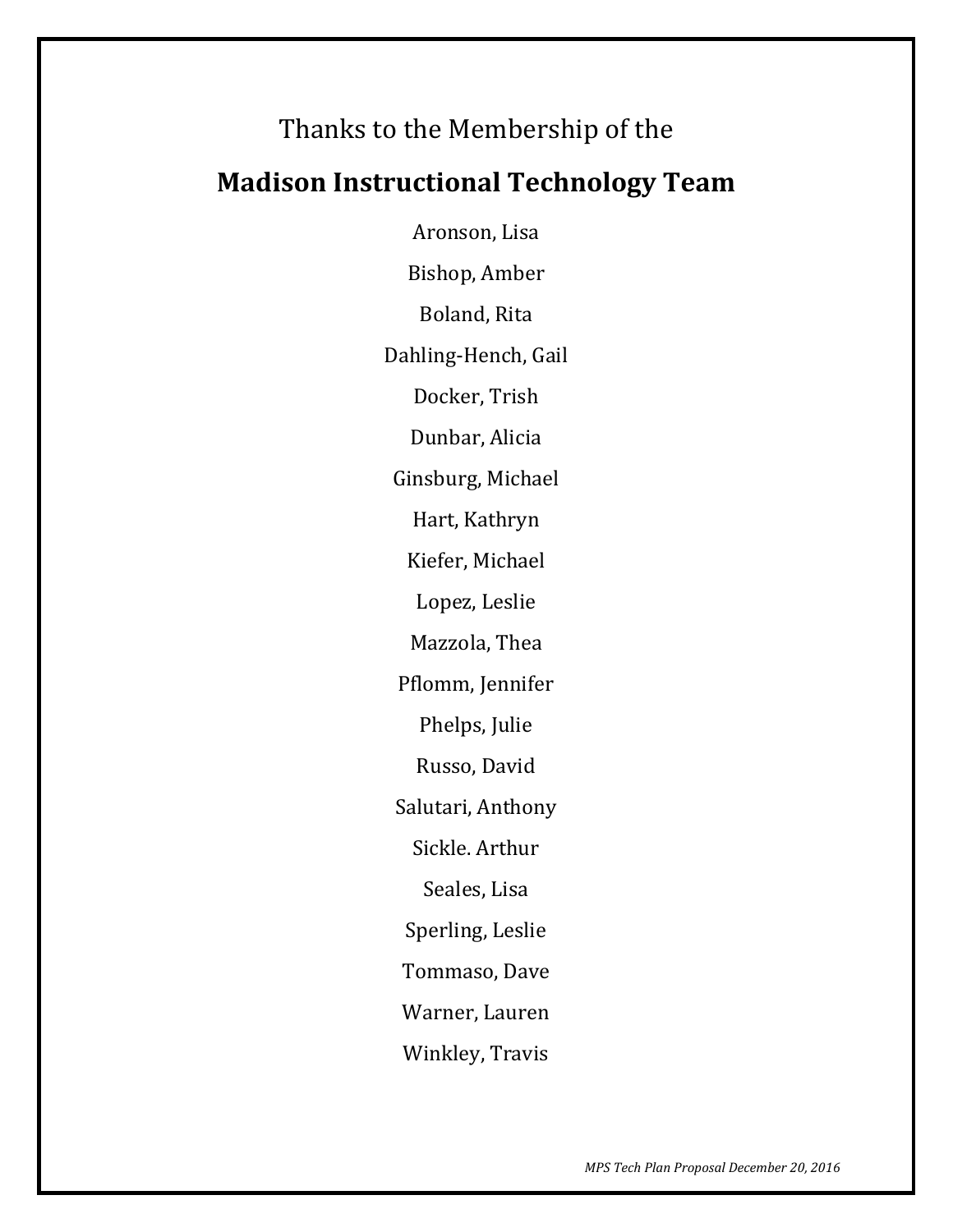# **Introduction**

In June of 2016, the Connecticut Association of Public Schools Superintendents released an informational summary entitled *Tomorrow's Technology Today*: http://www.capss.org/uploaded/2014 Redesign/News/2016-[2017/Tomorrows\\_Technology\\_Today\\_CAPSS.pdf](http://www.capss.org/uploaded/2014_Redesign/News/2016-2017/Tomorrows_Technology_Today_CAPSS.pdf)

Included in this report is a technology future's projection survey that asked technology leaders to identify emerging trends in technology that they believe will direct or transform education over the next five years. The survey was then correlated to national research.

These findings did not drive the work of the Madison Instructional Technology Team, but is considerable confirmation of the outcomes we seek to achieve. The report encourages districts to reconsider how technology will change the expectations for both instructional practice and student learning.

After the expiration of the first district technology plan (state driven), our team was newly reformed in January of 2016, with the purpose of examining our beliefs around the use of technology in the classroom and the impact on learning. Once we could identify the impact on teaching and learning that supported the Madison Vision, we could then study our current reality against those beliefs. This led to the formation of two active subcommittees that focused on:

Team 1: Tools, Software and Learning Management Systems

Co-chairs: Lauren Warner and Michael Kiefer

Team 2: Devices, Hardware and Infrastructure

Co-chairs: Art Sickle and TJ Salutari

The outcome of over a dozen meetings, site visits, surveys, and pilot programs have resulted in a very clear picture of what the Madison Public Schools should include in this district technology plan. We thank the districts who have shared their work and opened their doors: New Canaan; Branford; and Region 4. We also thank our colleagues at the LEARN Regional Technology Network. Above all, we deeply appreciate the members of our team who dedicated countless hours of their time to design a direction for the district that will support the teaching and learning needs we have identified.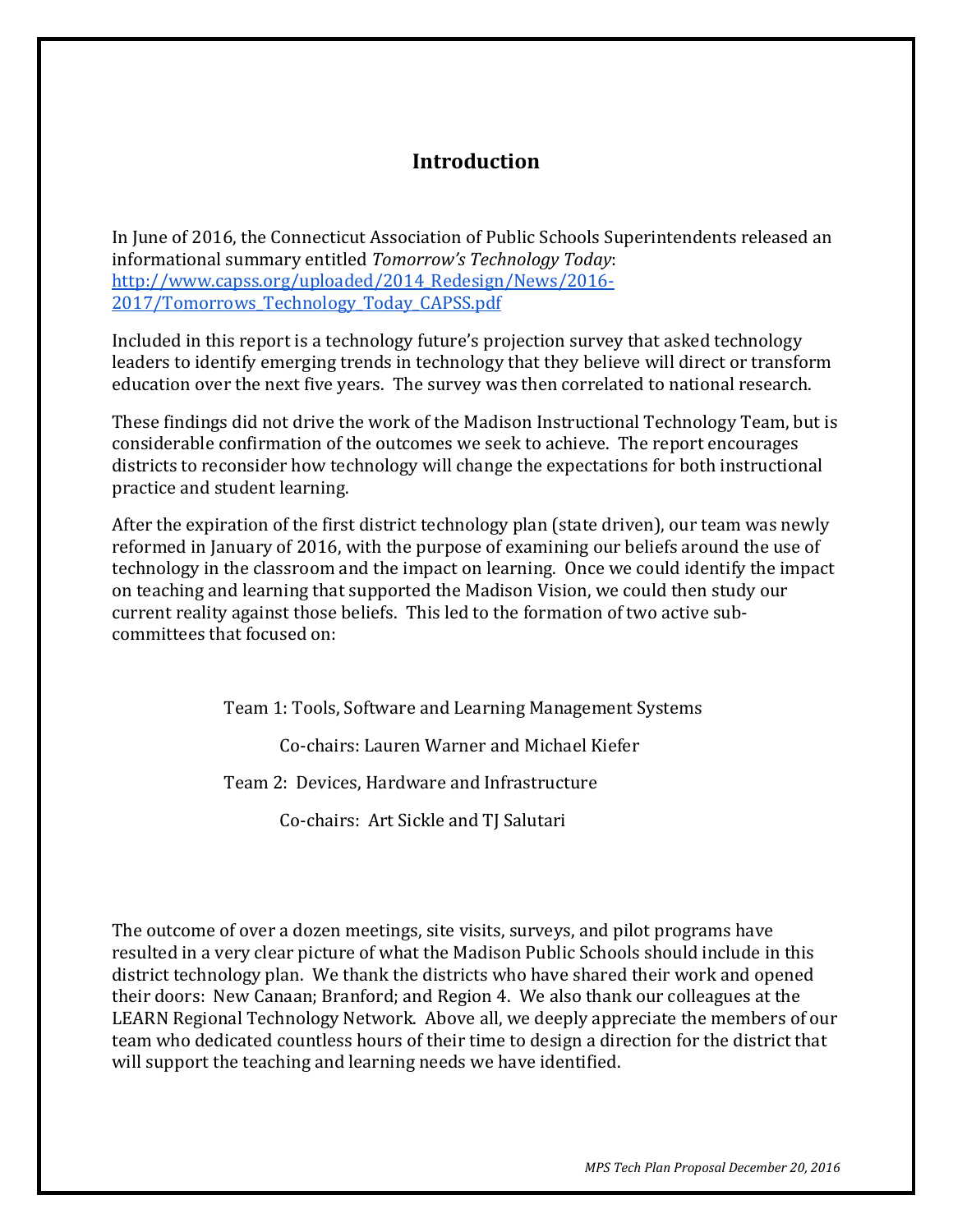## **Madison Instructional Technology Team Statement of Beliefs Student Focus**

#### **We believe...**

- 1. All students deserve a high quality education that includes digital learning.
- 2. All students will be responsible digital citizens.
- 3. All students will have the opportunity to develop a sense of purpose through authentic learning experiences.
- 4. All students will have access to devices that allows them to be engaged with the content.
- 5. All students will be the center of their learning experiences by engaging in inquiry and making real world connections.
- 6. All students will be able to reach their individual learning potential with a wide variety of appropriate resources.
- 7. Students will use a variety of mediums that promote innovation, creativity, and choice to reach a specific audience.
- 8. Students will exchange timely feedback with teachers and peers.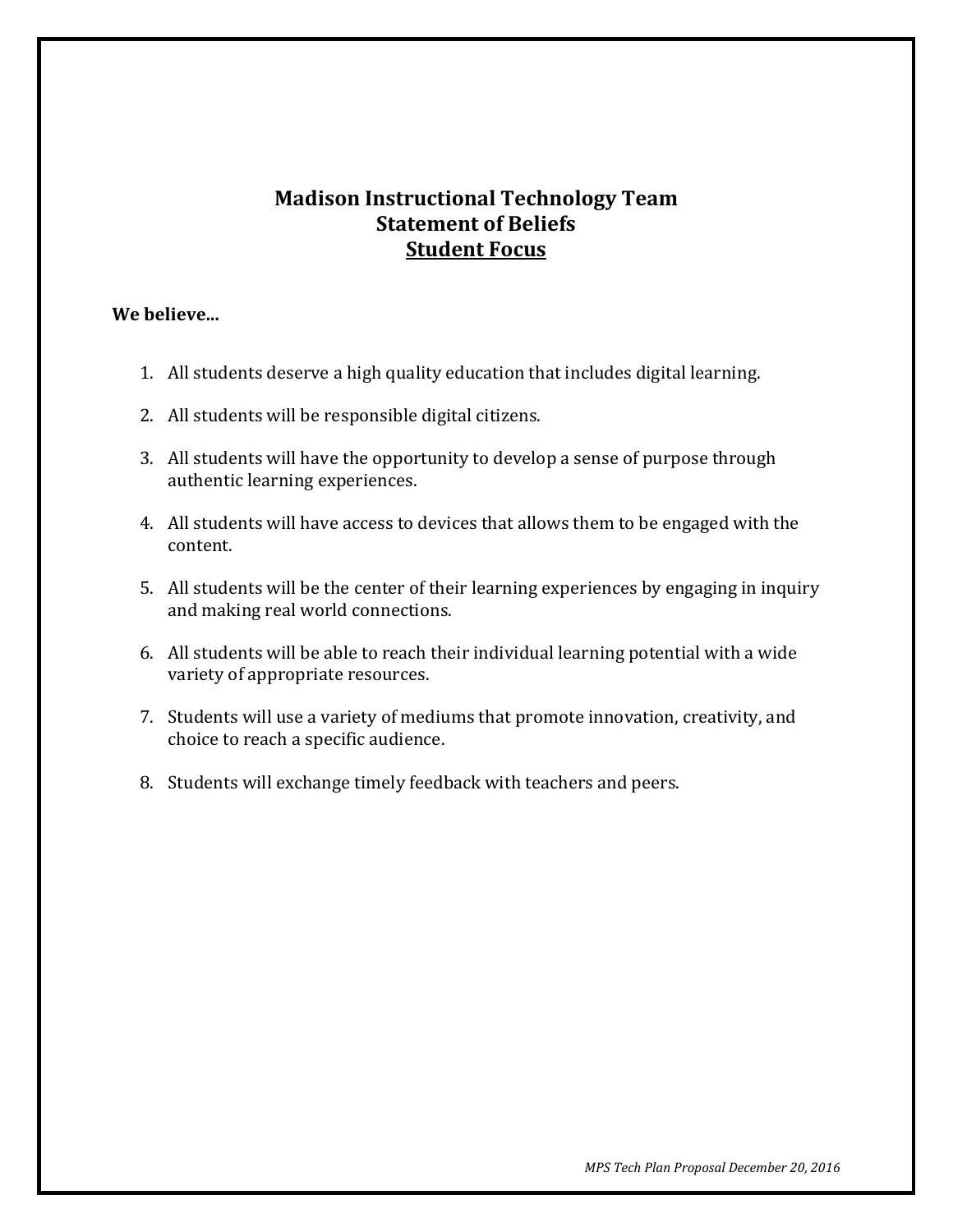# **Madison Instructional Technology Team Statement of Beliefs Educator Focus**

#### **We believe...**

- 1. Educators will use technology to make student learning experiences engaging, authentic, and differentiated to meet individual learners.
- 2. Educators will have access to a variety of appropriate digital resources and professional learning opportunities for their grade and content.
- 3. Educators will promote and model digital citizenship through the ethical use and safeguarding of digital information and technology.
- 4. Educators will engage in professional growth and leadership opportunities, such as local and global digital learning communities, to explore creative applications of technology to improve student learning.
- 5. All educators will use digital tools to monitor student progress and provide timely feedback to students, families, and other professionals.
- 6. Educators will develop technology-enhanced learning experiences that allow students to explore their own inquiries/interests and set their own learning goals.
- 7. Educators will use technology in a way that fosters innovation and creativity, while supporting the adopted curriculum.
- 8. Educators will develop and model cultural understanding and global awareness, using digital communication and collaboration tools.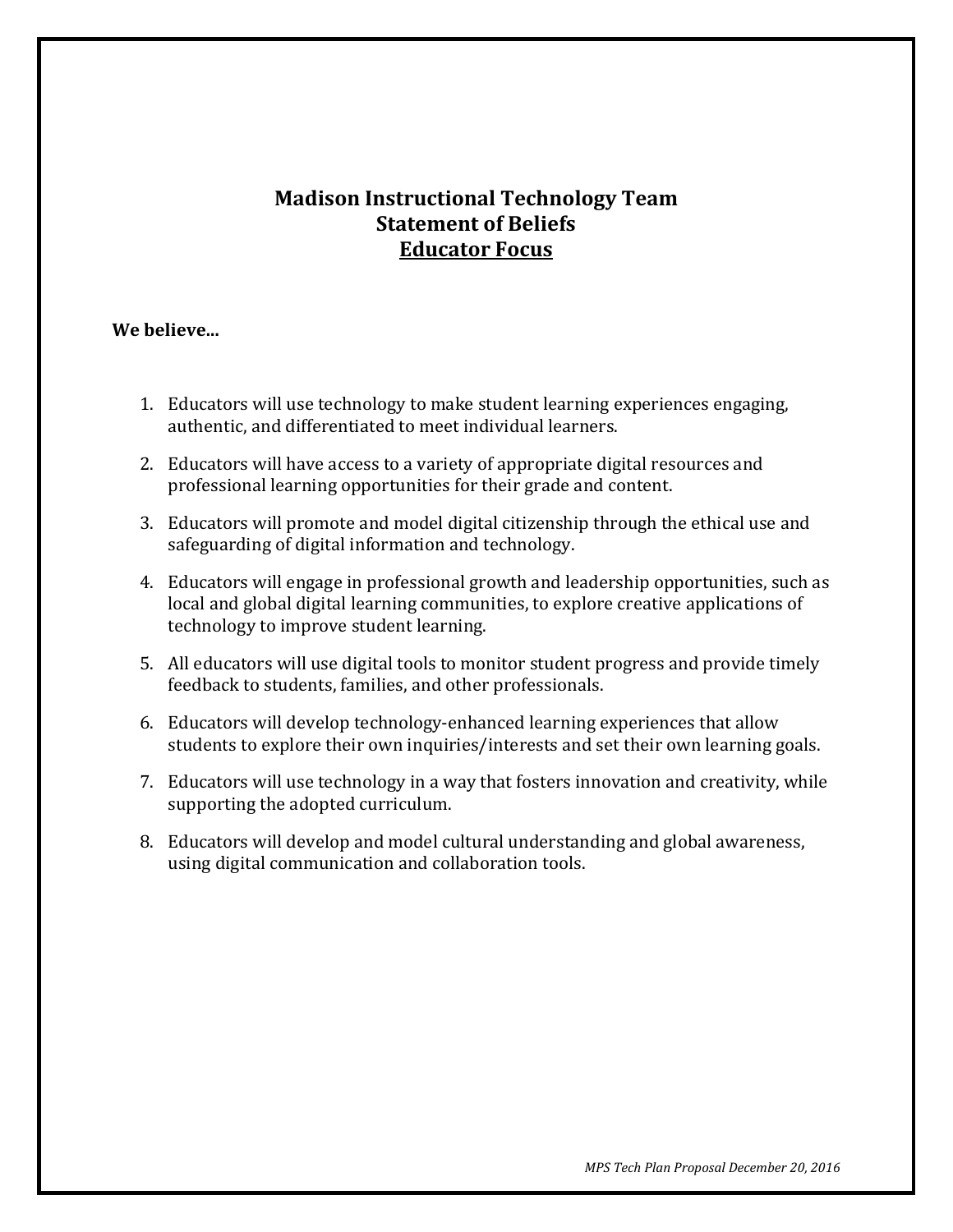| What will be the impact of technology on student learning?                                                   |                                      |                                                        |                                                      |  |  |  |  |  |  |
|--------------------------------------------------------------------------------------------------------------|--------------------------------------|--------------------------------------------------------|------------------------------------------------------|--|--|--|--|--|--|
| There are four distinct conditions that need to exist, Prek-12, for all students to benefit:                 |                                      |                                                        |                                                      |  |  |  |  |  |  |
| <b>Student</b><br><b>Centered</b><br><b>Access</b>                                                           | <b>Engagement</b>                    | <b>Authentic</b><br><b>Learning</b>                    | <b>Meaningful</b><br><b>Feedback</b>                 |  |  |  |  |  |  |
| <b>Curriculum and</b><br>content in real time                                                                | <b>Provide choice</b>                | <b>Real world</b><br>connections                       | <b>Immediate and</b><br><b>Seamless</b>              |  |  |  |  |  |  |
| Systems for access:<br>Different learners<br>Connections<br>everywhere                                       | Needs and Interests                  | <b>Problem Solving</b>                                 | Individualized                                       |  |  |  |  |  |  |
| Students can work on<br>demand:<br>24/7 access to work in<br>progress<br><b>Collect learning</b><br>overtime | Student voice: product<br>variation  | <b>Skills and Concepts</b>                             | Related to quality<br>outcomes                       |  |  |  |  |  |  |
| Age appropriate<br>access/restrictions                                                                       | Inspiration/passion<br>inspired      | <b>Purpose is worthy of</b><br>effort                  | When work in<br>progress informs<br>instruction      |  |  |  |  |  |  |
| Digital Citizenship                                                                                          | Pathways and pace<br>variation       | Calls upon thinking                                    | <b>Various stakeholders</b><br>to gather feedback    |  |  |  |  |  |  |
| Gradual Release of<br>Restrictions                                                                           | <b>Fun and enjoyable</b><br>learning | Calls upon<br>transferrable learning                   | teacher to student                                   |  |  |  |  |  |  |
| Progressions to<br>learn technologies<br>staff/students                                                      | Hands on-minds on                    | Synthesize<br>information from a<br>variety of sources | student to student                                   |  |  |  |  |  |  |
| When use is best<br>serving learning<br>objectives                                                           | Creative                             |                                                        | student to curriculum                                |  |  |  |  |  |  |
| Access to worthy<br>information/tools                                                                        | Project Based<br>Learning            |                                                        | Authentic audience<br>(community, college,<br>world) |  |  |  |  |  |  |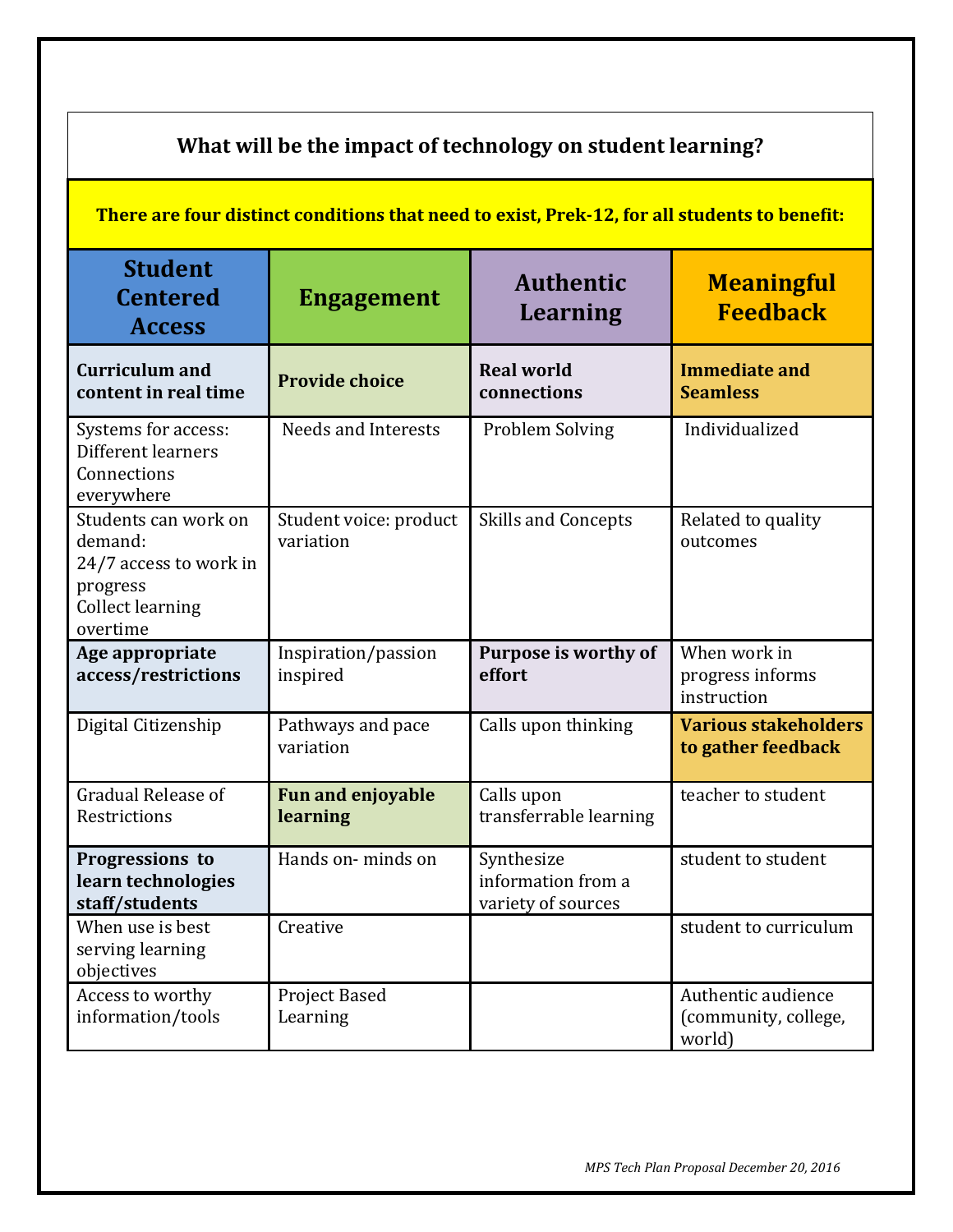# **Student Centered Access**

Access to technology will allow educators to provide creative learning experiences that are authentic and highly engaging. This is a value currently embedded in the Madison Curriculum Design Criteria. Access to technology and tools will foster meaningful collaboration, where students can take control of their learning through systems that support student inquiry. Students are able to ask and answer their own questions in a manner where teachers are facilitators of growing understanding, rather than lecturers who provide knowledge. Students learn about ethical use of online resources and the importance of being responsible content creators as they see and experience the impact of broad communication in a progressively broadening audience: among peers and teachers; parents; the community and the world. The Instructional Technology Specialists have been designing modules to build digital citizenship for all students. These modules will be used within the curriculum as they apply to the experiences within units.

**Engagement Authentic Learning**

Resources are now defined as the collective understanding of the masses, rather the confines of a copyright date. This moves our work away from the purchase of textbooks and toward the importance of access. The extension of resources promotes teaching that is rich with global content and teaching that extends beyond the memorization of information. Students are able to drive their learning by accessing information presented in a variety of ways that leverage their best learning style. Regardless of individual need, they will have the instant ability to have increased choice in how they gain access to all aspects of the curriculum and demonstrate learning. Accommodations for all students can be made instantaneously to clarify content or extend concepts.

# **Meaningful Feedback**

Information is organized for, and by, students in a manner consistent with how they experience and explore their world: by using tools to collect their work as well as the thinking from others. They can add, delete and augment information collected from a topic or perspective as they build awareness and the critical thinking skills needed to take a position. Students can reflect upon and revise their thinking through the guidance of others. Progress and feedback toward objectives can be ongoing, and informed by the teacher, peer and sometimes experts along the way. Parents and teachers are able to communicate seamlessly as ongoing access to growth is not determined by constructs of various points in time set by a district calendar.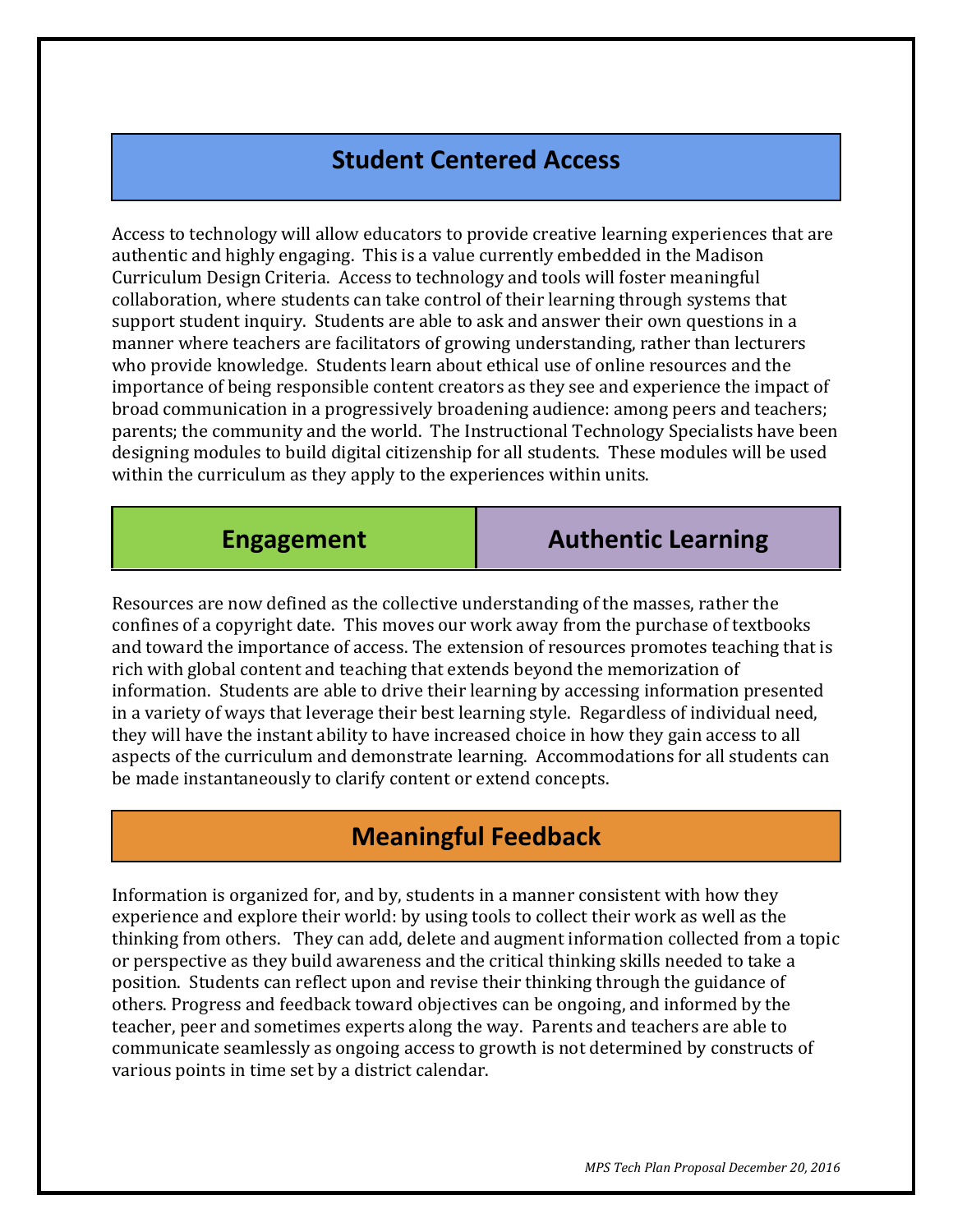# **Madison Instructional Technology Team -** *The Software Tools & Learning Management System Report*

The Software Tools & Learning Management System (LMS) Subcommittee has concluded that ease of access to resources and instructional tools on the Web is the critical goal. We are constantly looking for Web resources and software applications which improve the four distinct conditions the MITT committee identified as necessary for technology to have the greatest impact: **Student Centered Access, Engagement, Authentic Learning, and Meaningful Feedback**. While the new student privacy law, PA189, has made this more challenging, our students continue to have access to a variety of digital communication, collaboration, and creation tools. The Google Suite of apps, in particular, is at the center of a broad spectrum of tools our teachers and students use on a near daily basis to enhance teaching and learning.

We have looked at our existing LMS for grades 5-12 (Finalsite) and compared it to Google Classroom through a pilot study involving 40 teachers, grades 3-12. We have concluded that Google Classroom is showing great promise as a LMS, specifically for its instructional tools and tight integration with the rest of GSuite for Education (Drive, Docs, Forms, etc.). However, at this time we propose that Finalsite's contract be renewed. This decision was based on Classroom's current limitations as a parent communication tool.

The benefits of Classroom:

- Seamless integration with Drive/Docs
- Easy access/sign-on
- Great for organizing digitally submitted work...difficult to lose anything
- The ability to "push" websites/articles to the students, making it easy to get the whole class on the same page
- Anywhere, anytime access, including a mobile app
- Notifications
- $\bullet$  The ability to "push" websites/articles to the students, making it easy to get the whole class to a page that I wanted them to get to

The benefits of Finalsite:

- Organization of resources into folders
- Parents can access with their own login credentials
- Homework and extracurricular calendars
- Rostering synced to our student information system, Infinite Campus

#### **THE PLAN**

STEP ONE: Use Classroom as an instructional tool and continue to have teachers post to Finalsite for parent communication

● Teachers continue to post homework on Finalsite for parent communication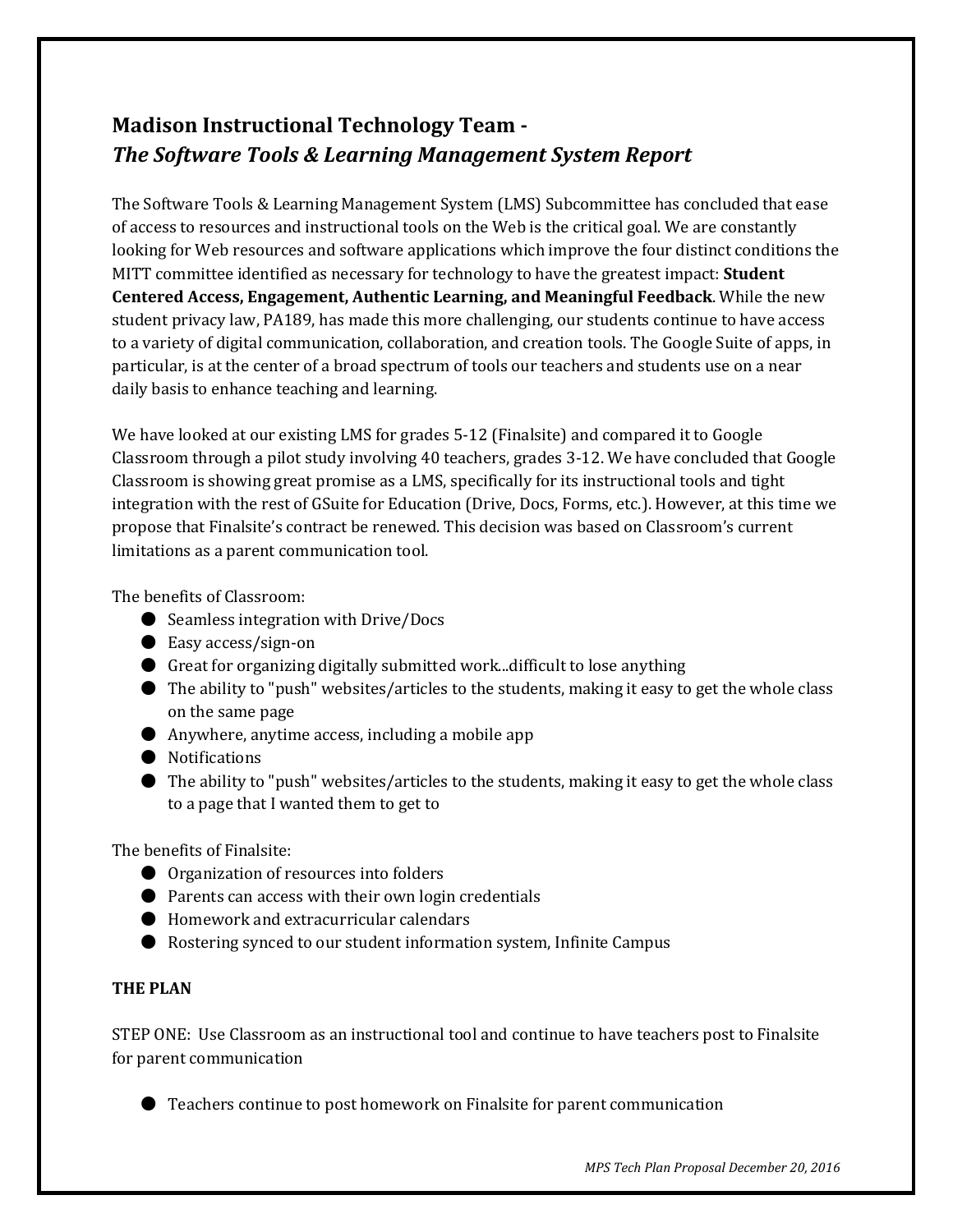- Students and teachers (paras) can work in classroom and work in the tools for instruction
- Teachers would have PD offerings to educate in Google Classroom/Finalsite.

STEP TWO: Create a plan to migrate to Google classroom for the district. Pick a time during a period and pull the switch. The "switch" would be determined when;

- PA-189 compliance: Student Data Privacy Act (state working on this);
- Classroom website, calendar and posts in Google Classroom are accessible to all parents with a common design.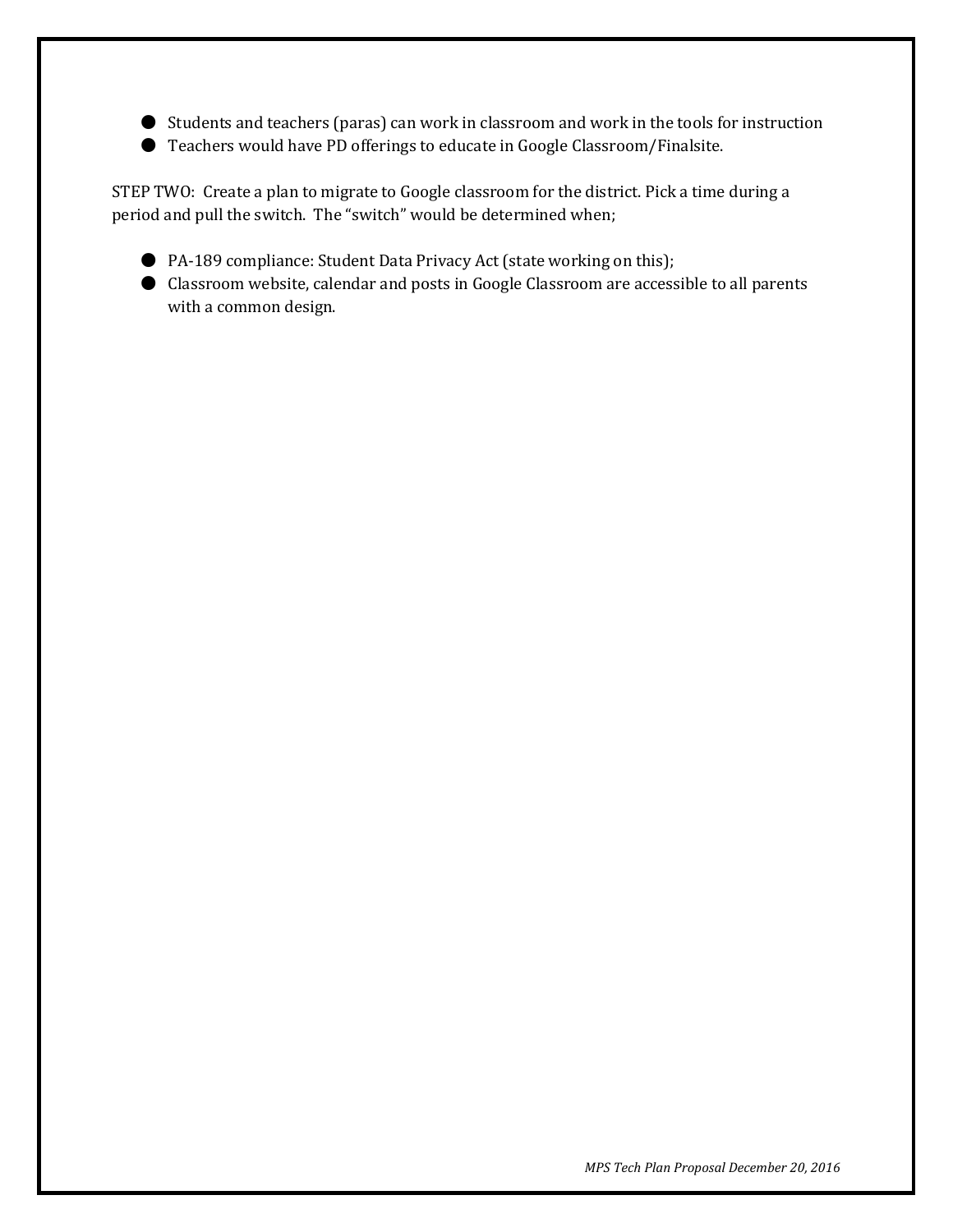# **Madison Instructional Technology Team –** *Device Subcommittee Report:*

#### **Three Year Plan - Devices**

The Device Subcommittee has concluded that more student devices capable of accessing the internet are needed to effectively deliver the curriculum. Extensive discussions during committee meetings resulted in the development of an evaluation process which led to this conclusion. The process included sharing information about the current device inventory by building, conducting a comprehensive survey of Madison Public Schools certified staff, as well as a site visit and conference call with two other districts.

The committee considered many types of instructional technology devices including iPads, Chromebooks, Windows laptops, desktops, Smart Boards, LED Monitors, video streamers like Apple TV, Chromecast, and more.

Consideration was given to budgetary concerns, existing and increased obsolescence replacement requirements, shrinking enrollment, and the evolving Facilities Plan. Additionally, the District will look for efficiencies regarding the distribution of existing equipment within and across buildings.

A phased approach is recommended to allow for consistency of annual funding requests, and the simultaneous phased implementation of improvements to Wifi and network infrastructure. These improvements are necessary to support any significant addition to the number of devices to the network, as well as ever-increasing bandwidth requirements for web content and video traffic.

New device types will be purchased based on grade-level appropriateness. iPads will be favored in grades K-2 and Chromebooks will be favored in grades 3-12. Occasional access to other devices will be necessary. In general, mobility will be strongly favored over stationary labs, but exceptions will be necessary and evaluated on a case by case basis as our current computer labs approach the end of their respective lifecycles. Devices identified for special needs students, regardless of grade level, will continue to be provided based on individual need.

The committee recognizes that Smart Boards are valuable tools for presentation and student engagement, however the committee concluded no additional investment should be made in this type of device over the next three years. This decision is based on how rapidly this particular technology is changing, cost, and the unpredictability of building configurations over the next three years. This topic should be revisited within the context of school construction or renovation projects.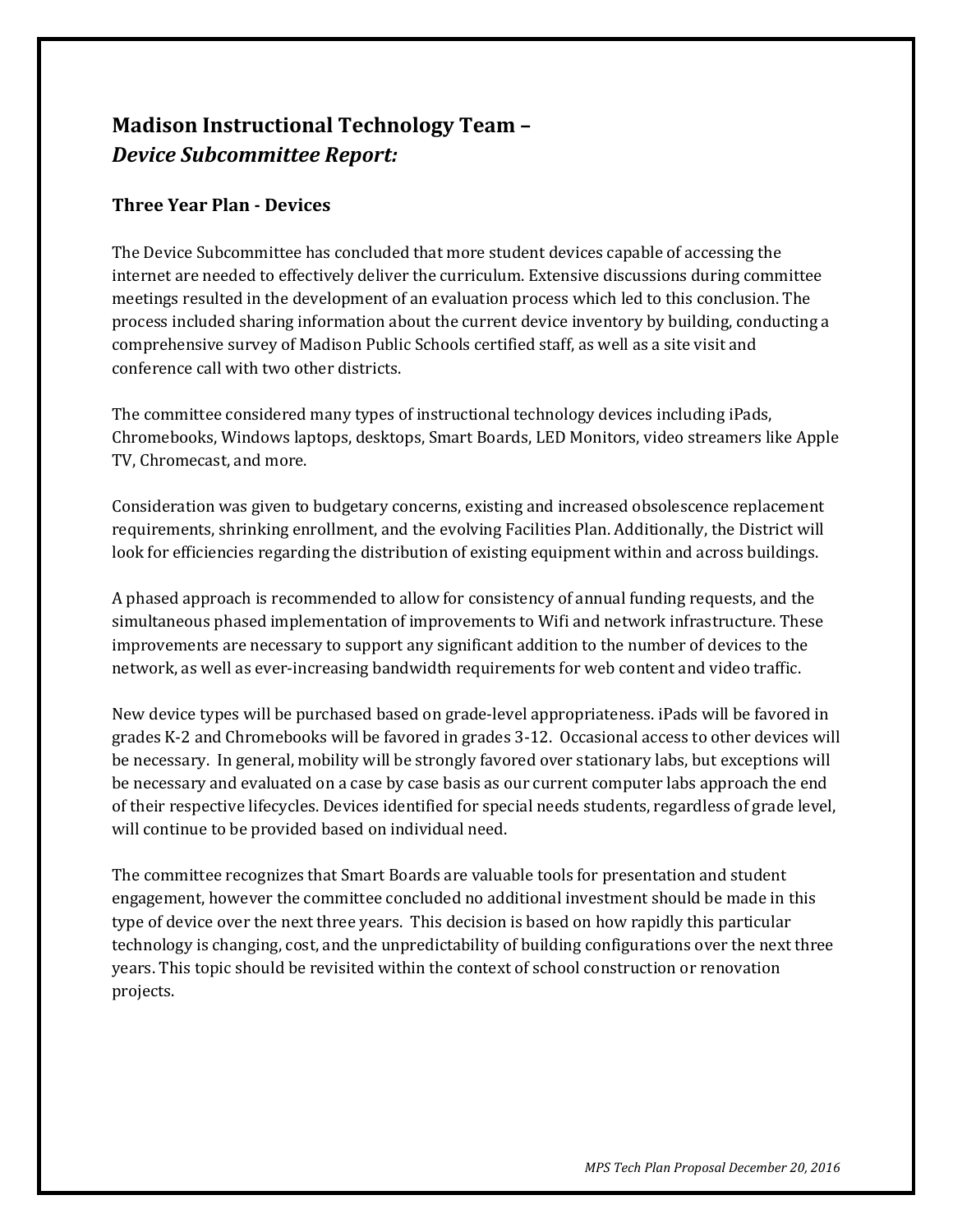#### **Device / Availability Recommendations**:

K-2 6 full size iPads per classroom with occasional access to Chromebooks.

3-4 1 Chromebook cart (25 units) per every 2 classrooms with occasional access to iPads on an as needed basis.

5-8 Chromebooks to be allocated 1 chromebook per every 2 students at a minimum. The goal for the end of this 3 year plan is to approach a 1:1 ratio. This ratio is to be achieved purchasing a minimal number of devices given shrinking enrollment and potentially replacing one or more stationary labs with mobile devices.

9-12 Formally implement a Bring Your Own Device (BYOD) Model to achieve a 1:1 program, phasing the program in over 4 years, starting with the 9th grade student population.

- Minimum specifications for student-owned devices will be published annually. Students will be allowed, and encouraged to bring and use their own device. For those students who cannot afford to, or choose not to bring their own, a Chromebook will be provided and assigned to that student for the year.
- To take advantage of a district-owned device, families will have to pay a fee of \$50 per device per year. These fees will be pooled as something like an insurance fund. These funds would be used to fund repairs and replacements as needed. Families experiencing financial hardship will be accounted for in the plan. Internet filtering (off campus) for district-owned devices will be implemented.

#### All Grade Levels:

Gradual implementation of dedicated video streamer devices (Apple TV, Chromecast, Roku…) will begin with this plan. The roll-out of streaming devices will be prioritized by need and the likelihood the classroom configuration will remain stable. LED Monitors are to be implemented rather than projectors where no projection currently exists, and where mounted LCD projectors require replacement.